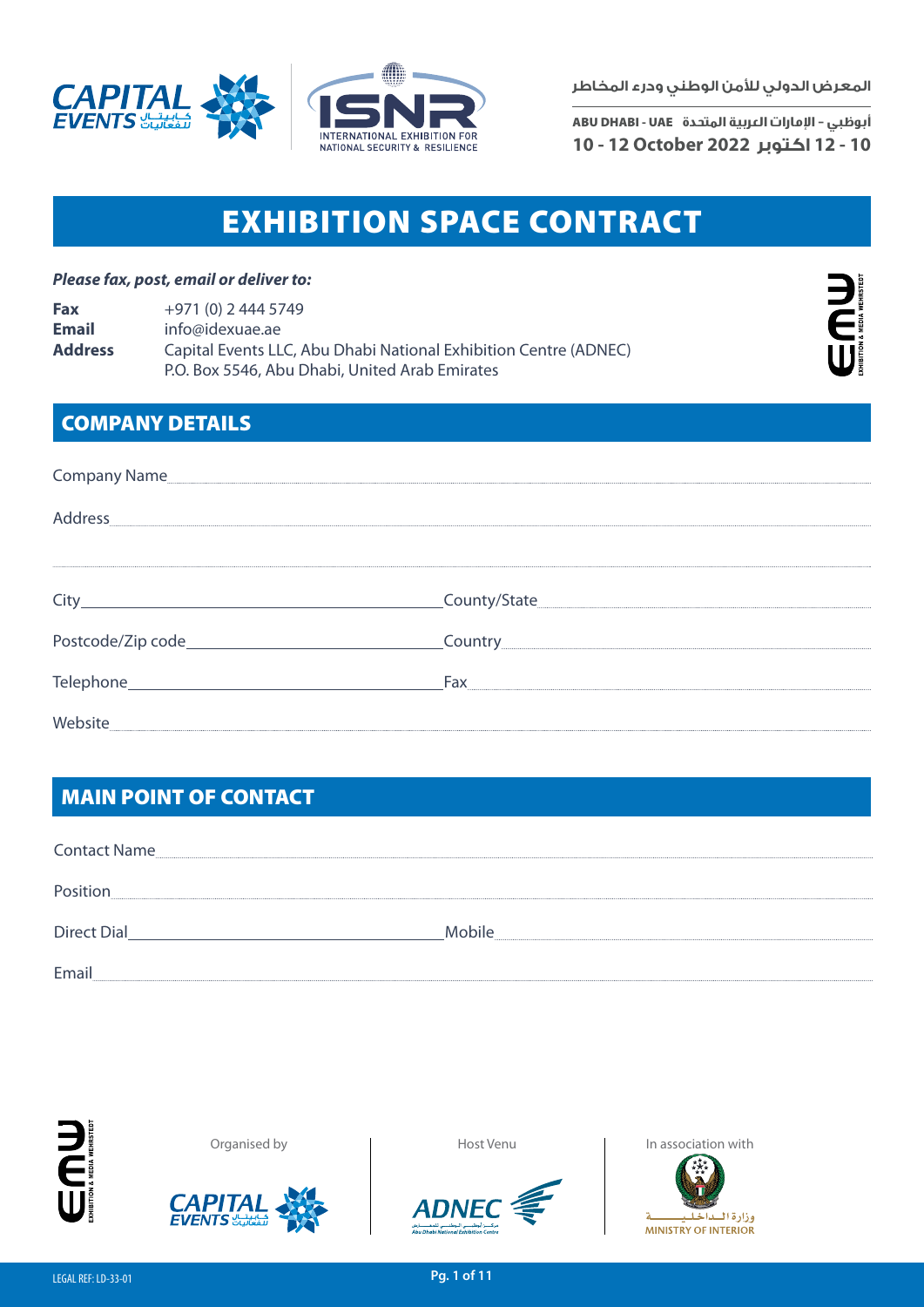## EXHIBIT SPACE OPTIONS & PRICES

Please tick all items that are applicable to you and complete the relevant shaded areas.



#### **INDOOR EXHIBITION SPACE (Minimum 12m2 )**

Indoor exhibition space will comprise of indoor space marked out to the required dimensions: no walls, platforms, or electricity are provided. Height allowed is up to 4 metres: higher is subject to approval and may incur additional charges.

| <b>ITEM</b>                                                                                 | <b>TICK</b> | <b>QUANTITY</b>         | <b>COST</b>  |
|---------------------------------------------------------------------------------------------|-------------|-------------------------|--------------|
| Indoor exhibition space rate*<br>US\$ 580 per m <sup>2</sup>                                |             | $m2$   \$               |              |
| Space (Atrium)<br>Standard rate US\$ 625 per m2                                             |             | $m2$   \$               |              |
| Corner site fee<br>US\$ 230 per corner                                                      |             | corners                 | <sub>S</sub> |
| Double decker & over height fee**<br>US\$ 265 per m <sup>2</sup> upper lever floor<br>space |             | $m^2$ \$                |              |
| Sharers' fee<br>US\$ 680 per sharing company                                                |             | companies $\frac{1}{2}$ |              |
|                                                                                             |             | 'A' TOTAL               | Ś            |

# B

#### **INDOOR SHELL SPACE (Minimum 9m2 )**

A 9m2 shell scheme stand comprises of the space, carpet, walls, 3 spotlights, one 13A socket (220V), name board, information counter, stool, one table, two chairs, lockable storage room and standing literature rack. *(Shell scheme stands of 12m2 and above will have a 1m x 1m storage room in addition to the package above)*

| <b>ITEM</b>                                                         | <b>TICK</b> | <b>QUANTITY</b> | <b>COST</b>        |
|---------------------------------------------------------------------|-------------|-----------------|--------------------|
| <b>Standard scheme</b><br>Standard rate US\$ 656 per m <sup>2</sup> |             | $m^2$ \$        |                    |
| Upgraded shell scheme<br>Standard rate US\$ 680 per m <sup>2</sup>  |             | $m^2$ \$        |                    |
| Maxima shell scheme<br>Standard rate US\$ 735 per m <sup>2</sup>    |             | $m^2$ \$        |                    |
| Corner site fee<br>US\$ 230 per corner                              |             | corners         | $\mathsf{\dot{S}}$ |
| Sharers' fee<br>US\$ 680 per sharing company                        |             | companies       | $\zeta$            |
|                                                                     |             | 'B' TOTAL       | \$20,894.00        |

# C

#### **OUTDOOR SPACE (Minimum 50m2 )**

Outdoor exhibition space will comprise of the outdoor space marked out to the required dimensions: no walls, platforms or electricity are provided.

| <b>ITEM</b>                                  | <b>TICK</b> | <b>QUANTITY</b>         | <b>COST</b> |
|----------------------------------------------|-------------|-------------------------|-------------|
| Outdoor space rate<br>US\$ 265 per $m2$      |             | $m^2$ \$                |             |
| Corner site fee<br>US\$ 230 per corner       |             | corners                 |             |
| Sharers' fee<br>US\$ 680 per sharing company |             | companies $\frac{1}{2}$ |             |
|                                              |             | 'C' TOTAL               |             |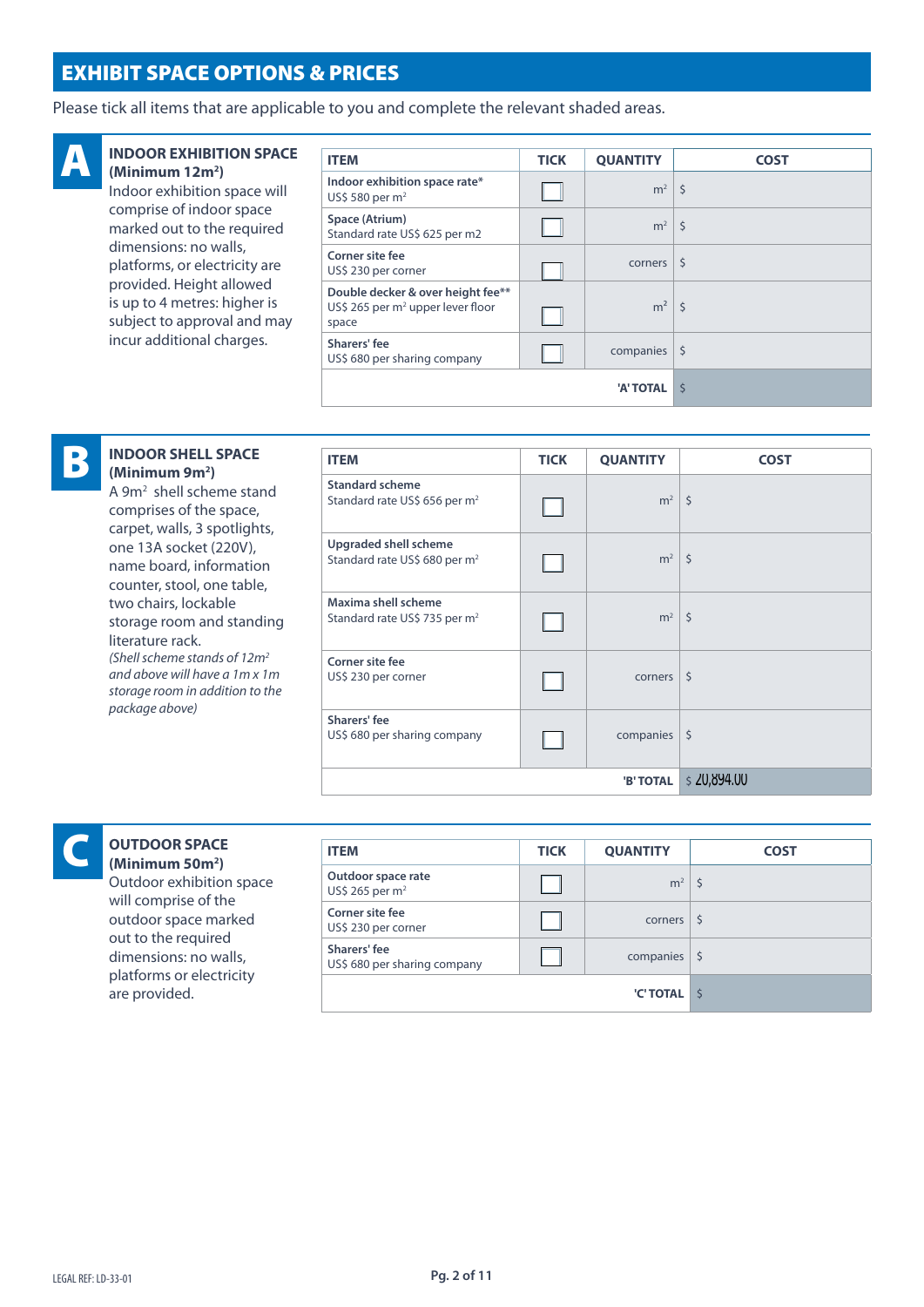## EXHIBIT SPACE OPTIONS & PRICES

Please tick all items that are applicable to you and complete the relevant shaded areas.



#### **HOSPITALITY SPACE - CAPITAL SUITES**

Capital suites are unfurnished and decorated to a high standard including carpeting. Suites are priced individually and are available for the same tenancy period as space-only stands.

| <b>HOSPITALITY SPACE - CAPITAL</b><br><b>SUITES</b>                | <b>ITEM</b>                                                              | <b>TICK</b> | <b>QUANTITY</b> | <b>COST</b> |
|--------------------------------------------------------------------|--------------------------------------------------------------------------|-------------|-----------------|-------------|
| Capital suites are unfurnished<br>and decorated to a high standard | <b>HOSPITALITY SPACE - CAPITAL</b><br><b>SUITES</b><br>US\$ 265 per $m2$ |             | $m2$   \$       |             |
| including carpeting. Suites<br>are priced individually and are     |                                                                          |             | 'D'TOTAL S      |             |
| available for the same tenancy                                     |                                                                          |             |                 |             |

#### E **FIRST-TIME EXHIBITOR STAND PACKAGE**

A 6m<sup>2</sup> (3m x 2m) shell scheme stand comprises of the space, carpet, walls, 2 x 50w spot lights, 1 x 13A socket (220V), name board, one table, two chairs.

Note: This package is a) limited to one 6m2 stand per company and b) only available to companies who have not exhibited at previous editions of ISNR.

| <b>ITEM</b>                                                                        | <b>TICK</b> | <b>QUANTITY</b> | <b>COST</b> |
|------------------------------------------------------------------------------------|-------------|-----------------|-------------|
| First-time exhibitor stand package<br>Standard Rate US\$ 3,390 per 6m <sup>2</sup> |             | m <sup>2</sup>  |             |
|                                                                                    |             | 'E' TOTAL       | l S         |



#### *NOTES:*

*\* Please note that all designs and plans are subject to prior written approval of the Organisers.*

*\*\* Permission to build double storey stands on divided sites is subject to agreement from the neighbouring stands within the block. The organisers reserve the right to deny permission to build double storey stands on divided sites.*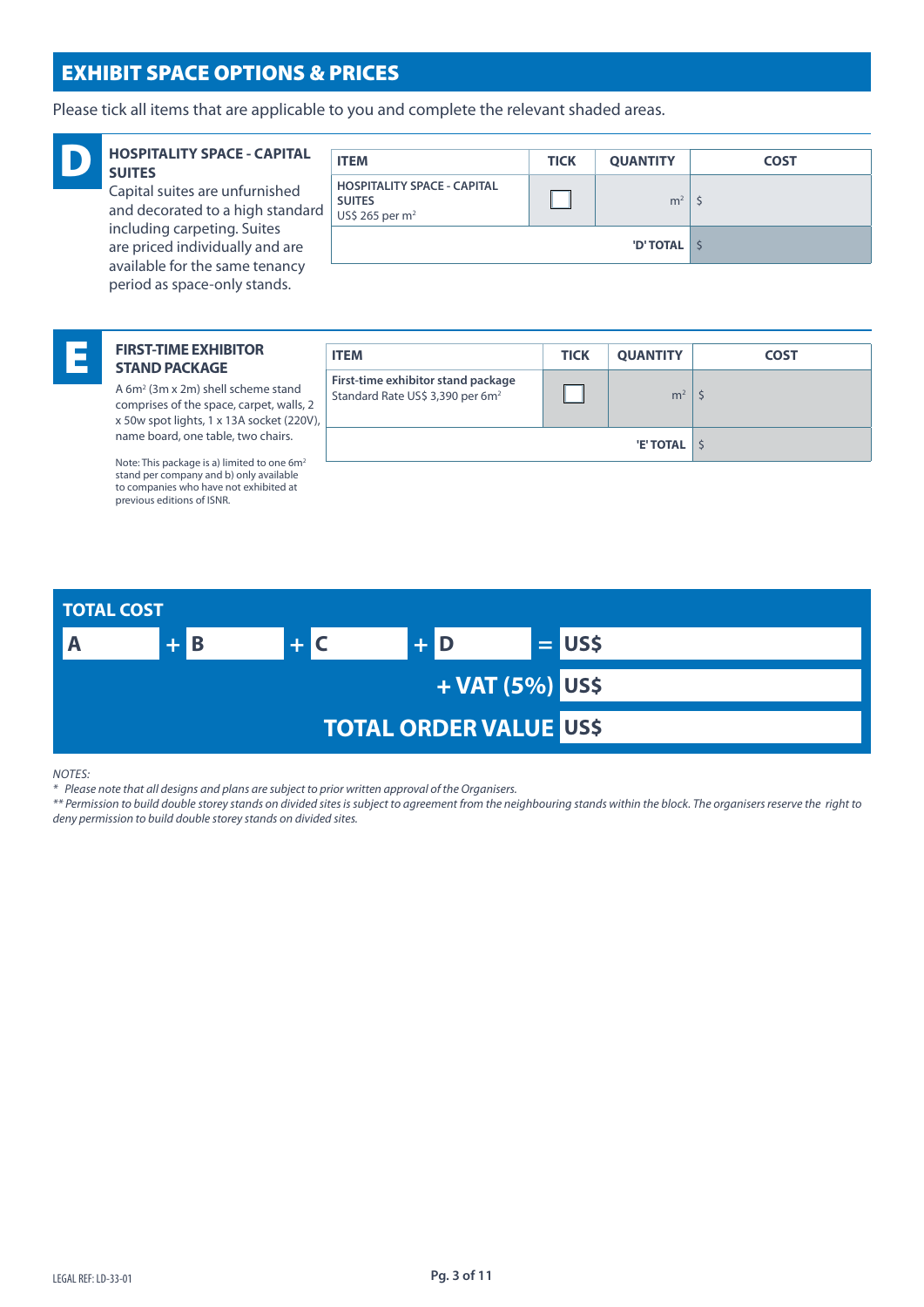## **BUSINESS PROFILES**

|                                                               | Please tick the sector/s that correspond to your business activity and specify your core business profile: |                                                                                  |
|---------------------------------------------------------------|------------------------------------------------------------------------------------------------------------|----------------------------------------------------------------------------------|
| <b>Academics</b>                                              | □ Large System Integrator                                                                                  | Government and                                                                   |
| $\Box$ Industry Association and                               | Distributor/Value - Added                                                                                  | Semi-Government Entity                                                           |
| Certifying Organization                                       | Reseller (VAR)                                                                                             | □ ICT & Security/ Solutions Provider                                             |
| □ Software Vendor                                             | Security Consulting Company                                                                                | Protective Services Provider<br>$\perp$<br>(Guarding Services, Event Management) |
| Training Services Company                                     | Product Manufacturer/Vendor                                                                                |                                                                                  |
|                                                               | <b>ACTIVITIES AND PRODUCTS</b>                                                                             |                                                                                  |
| Please tick the sector/s that reflects your business profile: |                                                                                                            |                                                                                  |
| <b>1. ICT &amp; DIGITAL</b>                                   |                                                                                                            |                                                                                  |
| $\Box$ Big Data Analytics, Al &<br>Machine Learning           | Command & Control Platform<br>and Solutions                                                                | $\Box$ Threat Surveillance/Interception<br>& Jamming Systems                     |
| $\Box$ E-ID Management, Smart Cards<br>& Digital Security     | $\Box$ Geographical Information Systems<br>(GIS)                                                           | <b>Tracking and Monitoring Systems</b>                                           |
| $\Box$ Transmission & Communications<br>Solutions             | Physical & Cloud-based Data<br><b>Storage Solutions</b>                                                    |                                                                                  |
| $\Box$ Internet of Things (IoT)                               | Display & Visualization Solutions                                                                          |                                                                                  |
| <b>2. PHYSICAL SECURITY</b>                                   |                                                                                                            |                                                                                  |
| Access Control Solutions                                      | □ Locks, Safes and Security Cabinets                                                                       | Optics & Optronics                                                               |
| $\Box$ Instrusion Detection Systems                           | □ Physical Security Information<br>Management System (PSIM)                                                | Radars                                                                           |
| $\Box$ Perimeter Protection Solutions                         | □ Video Management Systems &<br>Video Analytics                                                            | Biometrics                                                                       |
| Automated Barriers, Bollards and<br>Roadblockers              | $\Box$ Inspection & Scanning<br>Equipment                                                                  |                                                                                  |
| <b>3. POLICING AND LAW ENFORCEMENT</b>                        |                                                                                                            |                                                                                  |
| $\Box$ Air & Sea Transport Solutions                          | Arms, Ammunitions & Pyrotechnics                                                                           | <b>CBRN Detection &amp; Identification Systems</b>                               |
| $\Box$ Clothing, Fabrics & Accessories                        | Drones & Robots                                                                                            | Forensics Science Solutions & Services                                           |
| Methods of Entry (MoE)                                        | Non-lethal Weapons                                                                                         | Personnel Protective Equipment                                                   |
| $\Box$ Shooting Targets & Simulators                          | Special & Armoured Vehicles                                                                                | (Helmets, Masks, Body Armour )                                                   |
| <b>4. SECURITY SERVICES</b>                                   |                                                                                                            |                                                                                  |
| Manned Security Services                                      | Risk Analysis & Management                                                                                 | Security Consultancy &                                                           |
| $\Box$ Training Services                                      | Consultancy                                                                                                | Engineering                                                                      |
| <b>5. CYBERSECURITY</b>                                       |                                                                                                            |                                                                                  |
| $\Box$ Machine Learning                                       | Cyber Terrorism & Cyber<br><b>Warfare Protection</b>                                                       | <b>Identity Access Management</b><br><b>IoT Security</b>                         |
| □ Anti-Malware, Anti-Spam &<br>Anti Virus                     | <b>Data Protection</b>                                                                                     | Mobile Security<br>Network Security                                              |
| <b>Business Continuity/Incident Response</b>                  | Encryption                                                                                                 | Managed Security Services (MSS)                                                  |
| <b>Application Security</b>                                   | <b>Digital Forensics</b>                                                                                   |                                                                                  |
| $\Box$ Cloud Security                                         | Human Factors/ Governance/Compliance                                                                       |                                                                                  |
|                                                               |                                                                                                            |                                                                                  |

### **PRIMARY MARKET SECTOR**

#### Please tick ONE main market that corresponds to your business:

#### □ Policing & Counter Terror

Others (please specify):

- □ Public Safety, Risk Prevention & Emergency Response
- Critical Infrastructure Protection
- **Cyber Security**
- Major Events & Crowded Places Safety & Security □ Border Security
- 
- □ Smart Safe Cities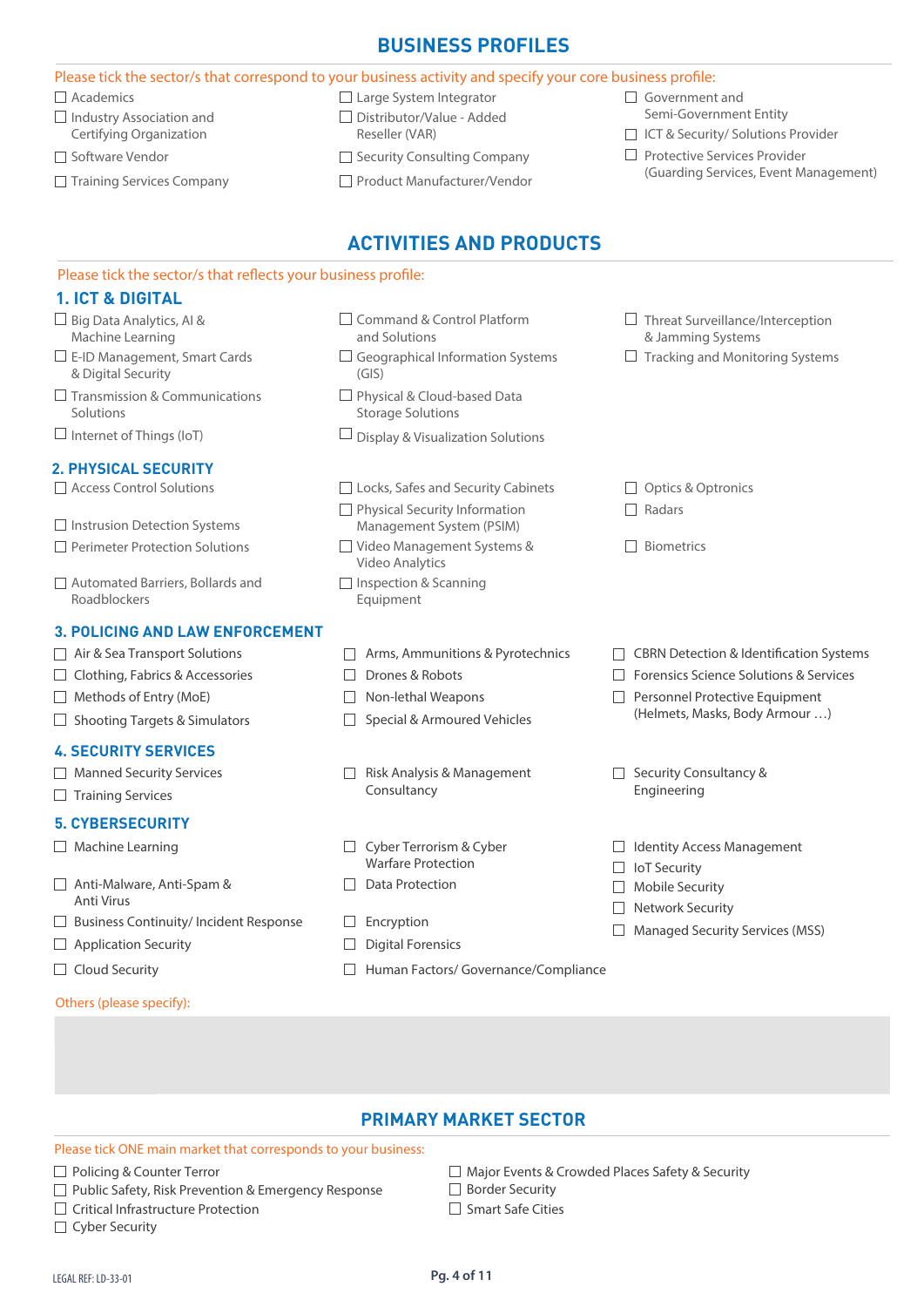## **SECONDARY MARKET SECTORS**

#### Please tick ALL markets that correspond to your business:

- □ Policing & Counter Terror
- $\Box$  Public Safety, Risk Prevention & Emergency Response
- □ Critical Infrastructure Protection
- □ Cyber Security

□ Major Events & Crowded Places Safety & Security □ Border Security  $\Box$  Smart Safe Cities

## **MAIN REASON FOR PARTICIPATION**

**BUYING ORGANIZATIONS PROFILES**

#### Please tick the reason/s that correspond to your business:

- □ Look for agents/distributors
- $\Box$  Cross-sell to existing clients
- Brand awareness / brand re-positioning
- $\Box$  Keep-up with industry trends
- Launch new products  $\Box$  Develop new markets
- $\Box$  Sell products / technologies
- $\Box$  Forge new partnerships
- $\Box$  Gain exposure / branding exercise
- Generate sales leads
- $\Box$  Research competitors' products
- Build database

#### Others (please specify):

| <b>GOVERNMENT SECURITY AUTHORITIES</b><br>□ Border Control Authorities (Immigration, Customs)<br>$\Box$ Civil Defense<br>$\Box$ Law Enforcement Entities and Departments (Federal<br>$\Box$ Local and Regional Government Authorities<br>Police, DEA, CSI, Intelligence )<br>$\Box$ National Security agencies (Coast guards, Critical<br>Ministries (Interior, Defense, Public Security,<br>Infrastructure Protection )<br>Justice $\dots$ )<br>$\Box$ Special forces<br>Prisons<br>□ Cyber Security Government Authorities and Agencies<br><b>PUBLIC SECTOR END-USERS</b><br>□ Central Airport & Port<br>Energy (Oil & Gas, Nuclear )<br><b>Banks &amp; Financial Authorities</b><br>Major Events & Crowded places<br>$\Box$ Utilities<br>$\Box$ Public Transportation<br><b>SUPPLY CHAIN STAKEHOLDERS</b><br>Private Security Companies<br>Security Consultants<br>Security System Integrators<br>Security Training Companies<br>VISITOR PROFILE INDEX: WHO WOULD YOU LIKE TO MEET (PLEASE SPECIFY A MAXIMUM OF 3)<br>□ Government Safety & Security Professionals<br>Official Government Delegations, Ministries<br><b>Commanding Civil Defense Officers</b><br>Heads/Directors of National Security Agencies<br><b>Police Academies</b><br>$\Box$ CEOs<br>Heads/Directors of Departments, Program Managers<br>Director/Head of Security<br><b>Director of Operations</b><br>□ Purchasing Professionals<br>Technical Prescribers & Engineering Professionals<br>Risk Management Professionals<br>Security & Loss Prevention Professionals<br>$\Box$ CISOs<br><b>Security Consultants</b><br>$\Box$ Security System Integrators<br>Academics<br>$\Box$ Director/Head of IT, CIOs<br><b>Commanding Police Officers</b><br>Others (please specify):<br>VISITOR PROFILE INDEX: COUNTRIES YOU WISH TO MEET VISITORS FROM (PLEASE SPECIFY A MAXIMUM OF 5)<br><b>GCC COUNTRIES</b> |  |
|---------------------------------------------------------------------------------------------------------------------------------------------------------------------------------------------------------------------------------------------------------------------------------------------------------------------------------------------------------------------------------------------------------------------------------------------------------------------------------------------------------------------------------------------------------------------------------------------------------------------------------------------------------------------------------------------------------------------------------------------------------------------------------------------------------------------------------------------------------------------------------------------------------------------------------------------------------------------------------------------------------------------------------------------------------------------------------------------------------------------------------------------------------------------------------------------------------------------------------------------------------------------------------------------------------------------------------------------------------------------------------------------------------------------------------------------------------------------------------------------------------------------------------------------------------------------------------------------------------------------------------------------------------------------------------------------------------------------------------------------------------------------------------------------------------------------------------------------------------------------------------|--|
|                                                                                                                                                                                                                                                                                                                                                                                                                                                                                                                                                                                                                                                                                                                                                                                                                                                                                                                                                                                                                                                                                                                                                                                                                                                                                                                                                                                                                                                                                                                                                                                                                                                                                                                                                                                                                                                                                 |  |
|                                                                                                                                                                                                                                                                                                                                                                                                                                                                                                                                                                                                                                                                                                                                                                                                                                                                                                                                                                                                                                                                                                                                                                                                                                                                                                                                                                                                                                                                                                                                                                                                                                                                                                                                                                                                                                                                                 |  |
|                                                                                                                                                                                                                                                                                                                                                                                                                                                                                                                                                                                                                                                                                                                                                                                                                                                                                                                                                                                                                                                                                                                                                                                                                                                                                                                                                                                                                                                                                                                                                                                                                                                                                                                                                                                                                                                                                 |  |
|                                                                                                                                                                                                                                                                                                                                                                                                                                                                                                                                                                                                                                                                                                                                                                                                                                                                                                                                                                                                                                                                                                                                                                                                                                                                                                                                                                                                                                                                                                                                                                                                                                                                                                                                                                                                                                                                                 |  |
|                                                                                                                                                                                                                                                                                                                                                                                                                                                                                                                                                                                                                                                                                                                                                                                                                                                                                                                                                                                                                                                                                                                                                                                                                                                                                                                                                                                                                                                                                                                                                                                                                                                                                                                                                                                                                                                                                 |  |
|                                                                                                                                                                                                                                                                                                                                                                                                                                                                                                                                                                                                                                                                                                                                                                                                                                                                                                                                                                                                                                                                                                                                                                                                                                                                                                                                                                                                                                                                                                                                                                                                                                                                                                                                                                                                                                                                                 |  |
|                                                                                                                                                                                                                                                                                                                                                                                                                                                                                                                                                                                                                                                                                                                                                                                                                                                                                                                                                                                                                                                                                                                                                                                                                                                                                                                                                                                                                                                                                                                                                                                                                                                                                                                                                                                                                                                                                 |  |
|                                                                                                                                                                                                                                                                                                                                                                                                                                                                                                                                                                                                                                                                                                                                                                                                                                                                                                                                                                                                                                                                                                                                                                                                                                                                                                                                                                                                                                                                                                                                                                                                                                                                                                                                                                                                                                                                                 |  |
|                                                                                                                                                                                                                                                                                                                                                                                                                                                                                                                                                                                                                                                                                                                                                                                                                                                                                                                                                                                                                                                                                                                                                                                                                                                                                                                                                                                                                                                                                                                                                                                                                                                                                                                                                                                                                                                                                 |  |
|                                                                                                                                                                                                                                                                                                                                                                                                                                                                                                                                                                                                                                                                                                                                                                                                                                                                                                                                                                                                                                                                                                                                                                                                                                                                                                                                                                                                                                                                                                                                                                                                                                                                                                                                                                                                                                                                                 |  |
|                                                                                                                                                                                                                                                                                                                                                                                                                                                                                                                                                                                                                                                                                                                                                                                                                                                                                                                                                                                                                                                                                                                                                                                                                                                                                                                                                                                                                                                                                                                                                                                                                                                                                                                                                                                                                                                                                 |  |
|                                                                                                                                                                                                                                                                                                                                                                                                                                                                                                                                                                                                                                                                                                                                                                                                                                                                                                                                                                                                                                                                                                                                                                                                                                                                                                                                                                                                                                                                                                                                                                                                                                                                                                                                                                                                                                                                                 |  |
|                                                                                                                                                                                                                                                                                                                                                                                                                                                                                                                                                                                                                                                                                                                                                                                                                                                                                                                                                                                                                                                                                                                                                                                                                                                                                                                                                                                                                                                                                                                                                                                                                                                                                                                                                                                                                                                                                 |  |
|                                                                                                                                                                                                                                                                                                                                                                                                                                                                                                                                                                                                                                                                                                                                                                                                                                                                                                                                                                                                                                                                                                                                                                                                                                                                                                                                                                                                                                                                                                                                                                                                                                                                                                                                                                                                                                                                                 |  |
|                                                                                                                                                                                                                                                                                                                                                                                                                                                                                                                                                                                                                                                                                                                                                                                                                                                                                                                                                                                                                                                                                                                                                                                                                                                                                                                                                                                                                                                                                                                                                                                                                                                                                                                                                                                                                                                                                 |  |
|                                                                                                                                                                                                                                                                                                                                                                                                                                                                                                                                                                                                                                                                                                                                                                                                                                                                                                                                                                                                                                                                                                                                                                                                                                                                                                                                                                                                                                                                                                                                                                                                                                                                                                                                                                                                                                                                                 |  |
|                                                                                                                                                                                                                                                                                                                                                                                                                                                                                                                                                                                                                                                                                                                                                                                                                                                                                                                                                                                                                                                                                                                                                                                                                                                                                                                                                                                                                                                                                                                                                                                                                                                                                                                                                                                                                                                                                 |  |
|                                                                                                                                                                                                                                                                                                                                                                                                                                                                                                                                                                                                                                                                                                                                                                                                                                                                                                                                                                                                                                                                                                                                                                                                                                                                                                                                                                                                                                                                                                                                                                                                                                                                                                                                                                                                                                                                                 |  |
|                                                                                                                                                                                                                                                                                                                                                                                                                                                                                                                                                                                                                                                                                                                                                                                                                                                                                                                                                                                                                                                                                                                                                                                                                                                                                                                                                                                                                                                                                                                                                                                                                                                                                                                                                                                                                                                                                 |  |
|                                                                                                                                                                                                                                                                                                                                                                                                                                                                                                                                                                                                                                                                                                                                                                                                                                                                                                                                                                                                                                                                                                                                                                                                                                                                                                                                                                                                                                                                                                                                                                                                                                                                                                                                                                                                                                                                                 |  |
|                                                                                                                                                                                                                                                                                                                                                                                                                                                                                                                                                                                                                                                                                                                                                                                                                                                                                                                                                                                                                                                                                                                                                                                                                                                                                                                                                                                                                                                                                                                                                                                                                                                                                                                                                                                                                                                                                 |  |
|                                                                                                                                                                                                                                                                                                                                                                                                                                                                                                                                                                                                                                                                                                                                                                                                                                                                                                                                                                                                                                                                                                                                                                                                                                                                                                                                                                                                                                                                                                                                                                                                                                                                                                                                                                                                                                                                                 |  |
|                                                                                                                                                                                                                                                                                                                                                                                                                                                                                                                                                                                                                                                                                                                                                                                                                                                                                                                                                                                                                                                                                                                                                                                                                                                                                                                                                                                                                                                                                                                                                                                                                                                                                                                                                                                                                                                                                 |  |
|                                                                                                                                                                                                                                                                                                                                                                                                                                                                                                                                                                                                                                                                                                                                                                                                                                                                                                                                                                                                                                                                                                                                                                                                                                                                                                                                                                                                                                                                                                                                                                                                                                                                                                                                                                                                                                                                                 |  |
|                                                                                                                                                                                                                                                                                                                                                                                                                                                                                                                                                                                                                                                                                                                                                                                                                                                                                                                                                                                                                                                                                                                                                                                                                                                                                                                                                                                                                                                                                                                                                                                                                                                                                                                                                                                                                                                                                 |  |
|                                                                                                                                                                                                                                                                                                                                                                                                                                                                                                                                                                                                                                                                                                                                                                                                                                                                                                                                                                                                                                                                                                                                                                                                                                                                                                                                                                                                                                                                                                                                                                                                                                                                                                                                                                                                                                                                                 |  |
|                                                                                                                                                                                                                                                                                                                                                                                                                                                                                                                                                                                                                                                                                                                                                                                                                                                                                                                                                                                                                                                                                                                                                                                                                                                                                                                                                                                                                                                                                                                                                                                                                                                                                                                                                                                                                                                                                 |  |
|                                                                                                                                                                                                                                                                                                                                                                                                                                                                                                                                                                                                                                                                                                                                                                                                                                                                                                                                                                                                                                                                                                                                                                                                                                                                                                                                                                                                                                                                                                                                                                                                                                                                                                                                                                                                                                                                                 |  |
|                                                                                                                                                                                                                                                                                                                                                                                                                                                                                                                                                                                                                                                                                                                                                                                                                                                                                                                                                                                                                                                                                                                                                                                                                                                                                                                                                                                                                                                                                                                                                                                                                                                                                                                                                                                                                                                                                 |  |
|                                                                                                                                                                                                                                                                                                                                                                                                                                                                                                                                                                                                                                                                                                                                                                                                                                                                                                                                                                                                                                                                                                                                                                                                                                                                                                                                                                                                                                                                                                                                                                                                                                                                                                                                                                                                                                                                                 |  |

| $\Box$ C UAE                      | $\Box \bullet$ Oman | $\Box$ Bahrain | $\Box$ • Kingdom of Saudi Arabia | $\Box$ $\bullet$ Kuwait |
|-----------------------------------|---------------------|----------------|----------------------------------|-------------------------|
| <b>MIDDLE EAST ARAB COUNTRIES</b> |                     |                |                                  |                         |

 $\Box$  Other

### $\Box$   $\bullet$  Egypt  $\Box$   $\bullet$  Jordan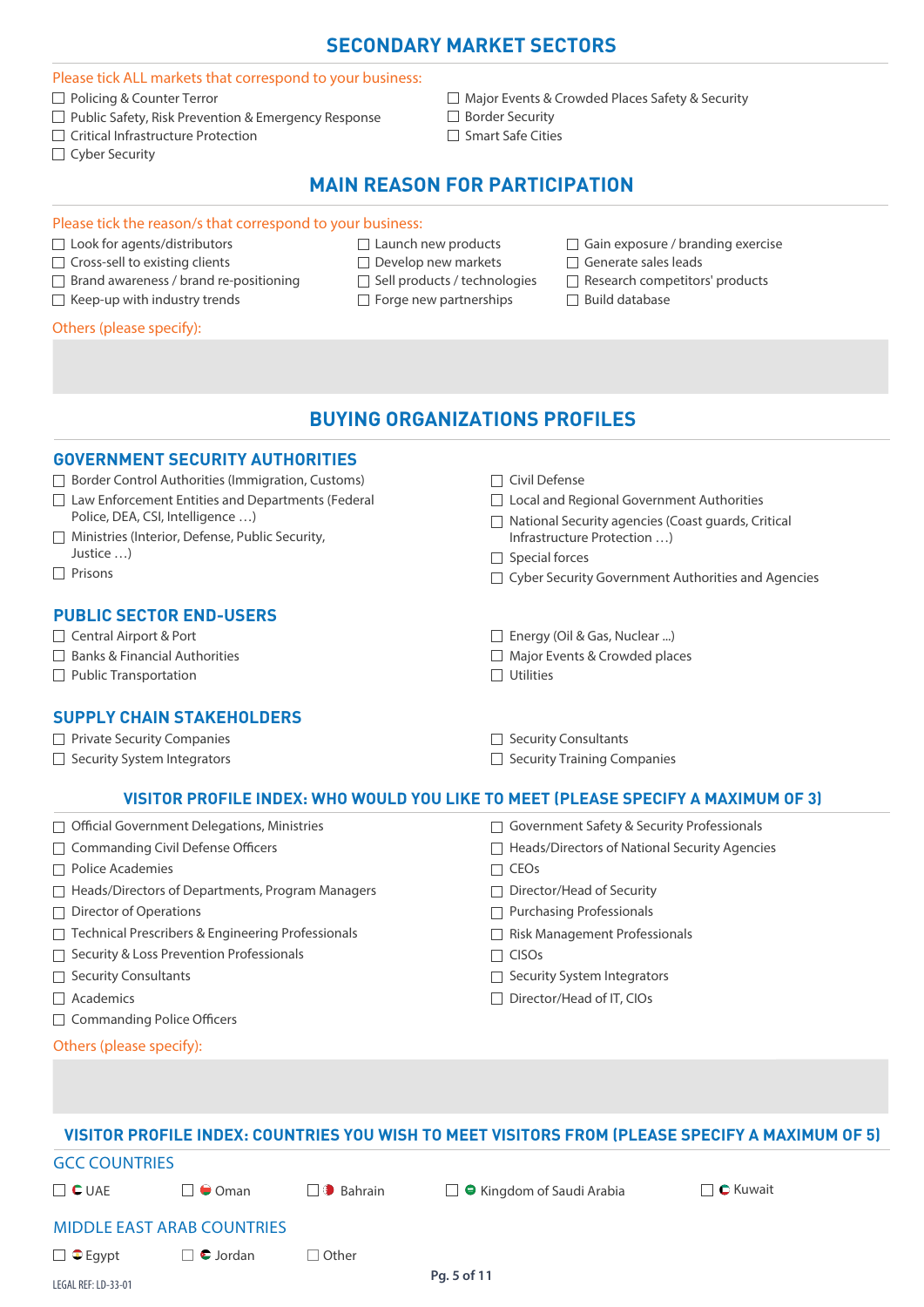## ADDITIONAL OPPORTUNITIES

| Please indicate if you are interested in the following opportunities: |  |  |
|-----------------------------------------------------------------------|--|--|
|-----------------------------------------------------------------------|--|--|

□ Sponsorship at ISNR Conference

On-Site branding opportunities

| <b>INVOICE DETAILS (if different from company details)</b> |     |       |  |  |  |
|------------------------------------------------------------|-----|-------|--|--|--|
| Name of Company                                            |     |       |  |  |  |
| <b>Full Address</b>                                        |     |       |  |  |  |
| Telephone                                                  | Fax | Email |  |  |  |

#### **PAYMENT TERMS**

1) First payment of 25% of the total amount due is payable to Capital Events LLC 30 days from signing date of contract.

2) Second Payment of 50% of original total amount is payable to Capital Events LLC not later than 30 April 2022.

3) Final Payment of 25% of original total amount is payable to Capital Events LLC not later than 30 July 2022.

4) Exhibition space contract received by Capital Events LLC after 1 August 2022, will be payable in full upon receipt of invoice.

5) Capital Events LLC reserves the right to cancel any Exhibition Space Contract and withdraw admission to facilities if any payment fails to be made by the due date.

| <b>PAYMENT METHOD</b>                                                                                                                                                         |                                                                                                                                      |  |  |  |
|-------------------------------------------------------------------------------------------------------------------------------------------------------------------------------|--------------------------------------------------------------------------------------------------------------------------------------|--|--|--|
| Please tick the appropriate box and complete the required information/action:                                                                                                 |                                                                                                                                      |  |  |  |
| <b>Wire transfer (AED)</b><br>Please send wire transfer payments only to: First Abu Dhabi Bank, Abu Dhabi, UAE<br>Account Number: 4021003477185013<br>Swift Code: NBADAEAAXXX | IBAN No: AE510354021003477185013<br><b>Account Name: Capital Events LLC</b><br><b>ADNEC VAT Registration: 100305367300003</b>        |  |  |  |
| Wire transfer (US\$)<br>Account Number: 4021003477185024<br>Swift Code: NBADAEAAXXX                                                                                           | <b>IBAN No: AE450354021003477185024</b><br><b>Account Name: Capital Events LLC</b><br><b>ADNEC VAT Registration: 100305367300003</b> |  |  |  |
| <b>Cheque (UAE only)</b><br>Please make the cheque payable to Capital Events LLC                                                                                              |                                                                                                                                      |  |  |  |
| <b>Credit Card (UAE only)</b>                                                                                                                                                 |                                                                                                                                      |  |  |  |
|                                                                                                                                                                               | Please complete the following information to authorise Capital Events LLC to debit your chosen credit card for US\$.                 |  |  |  |
| <b>Diners Club</b><br><b>Mastercard</b><br>AMEX*<br><b>Visa</b>                                                                                                               |                                                                                                                                      |  |  |  |
| <b>Credit Card Number</b>                                                                                                                                                     |                                                                                                                                      |  |  |  |
| <b>Expiry Date</b>                                                                                                                                                            | <b>Name As Appears On Card</b>                                                                                                       |  |  |  |
| <b>Card Billing Address</b>                                                                                                                                                   |                                                                                                                                      |  |  |  |
| By signing below, the card holder acknowledges that he/she has read this form and agrees to be bound by all its terms and conditions.                                         |                                                                                                                                      |  |  |  |
| <b>Cardholder Signature</b>                                                                                                                                                   | <b>Date</b>                                                                                                                          |  |  |  |
|                                                                                                                                                                               |                                                                                                                                      |  |  |  |

**NOTES:**

*1. The exhibitor is to incur all bank charges. \* If making a payment by AMEX card, Capital Events LLC require a copy of the front of the credit card. 2. Any changes in the above Capital Events LLC Bank accounts details or Organizer name, should be done only through an official amendment of this contract.*

**DECLARATION:** the duly authorised signatory, acting for and on behalf of the applicant company, hereby declares that he is acting in the full knowledge that this is a legally binding contract which enters into force immediately on signature and which incorporates ISNR 2022 regulations as set out in this contract.

| <b>FOR EXHIBITOR:</b><br>Name: | Signature: | Date: |  |
|--------------------------------|------------|-------|--|
| <b>FOR ORGANISER:</b><br>Name: | Signature: | Date: |  |

| HALL# | <b>STAND#</b> | <b>FOR OFFICE USE ONLY</b> |
|-------|---------------|----------------------------|
|-------|---------------|----------------------------|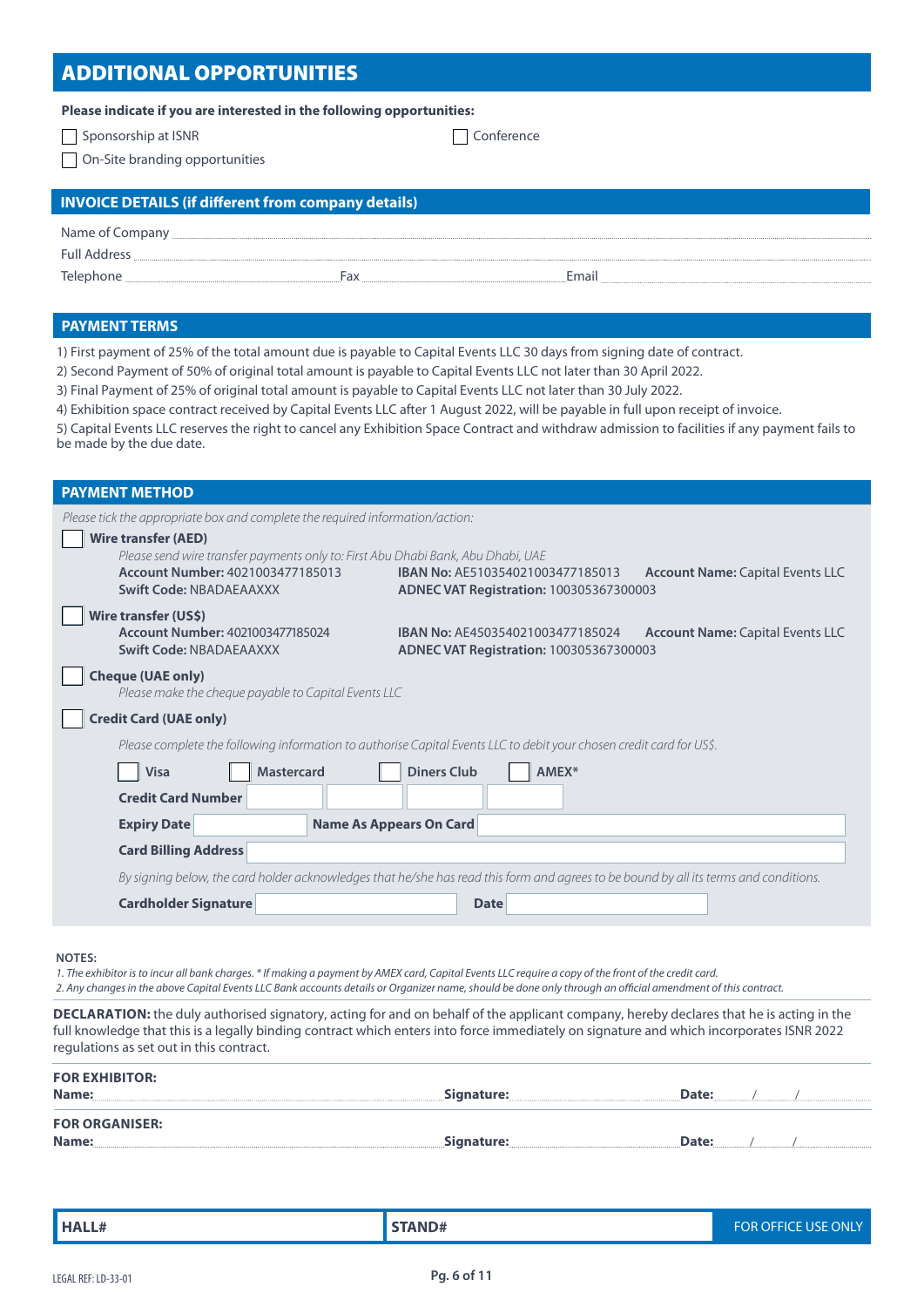



ADNEC, ABU DHABI, U.A.E

**المعرض الدولي لألمن الوطني ودرء المخاطر**

**أبوظبي - اإلمارات العربية المتحدة** UAE - DHABI ABU **10 - 12 اكتوبر 2022 October 12 - 10**

## **EXHIBITION RULES & REGULATIONS**

#### **1. ORGANISER**

The Exhibition is organised by Capital Events LLC, located at the Abu Dhabi National Exhibition Centre (ADNEC), Abu Dhabi, United Arab Emirates.

#### **2. LICENCE**

Upon the payment of the full contract price the Exhibitor shall have conditional and revocable license to participate in the Exhibition. Where necessary the Organiser may allocate the space that the Exhibitor may occupy. The parties hereto declare and agree that this Agreement is not and shall not be deemed to be a Lease or an Agreement for Lease.

#### **3. ALLOCATION**

Exhibit space will be allocated according to the date on which this Exhibit Space Contract of the Exhibitor is received and in any case at the full discretion of the Organiser. The Organiser reserves the right in the interest of optimum traffic control and exhibit exposure, to relocate the exhibit or display of the Exhibitor (the exhibit) which may be affected by a change in the floor plan. The Organiser also reserves the right to make adjustments to the floor plan in order to accommodate physical changes to the venue or the application of environment, health & safety laws and regulations. Such changes would not be made unless deemed necessary by the Organiser. The Organiser agrees to advise the Exhibitor if such a change is necessary. The Organiser's determination with respect to allocation of exhibit space is to be binding on the Exhibitor. The full contract price shall at all times be payable even if the Exhibitor eventually does not utilise all the exhibit space allocated to him. In the event the Exhibitor's choice of exhibit space(s) is not available, the Organiser will, where possible, allocate other space. If desired, the Exhibitor may provide the Organiser with a list of competitors whose exhibits (if any) should not be near that of the Exhibitor. The Organiser will, where practicable, accommodate such requests. In the event that no exhibit space is available for the Exhibitor then the sole obligation of the Organiser is to refund to the Exhibitor such amount of the money as shall have been received by the Organiser from the Exhibitor, and the Organiser shall have no other liability whatsoever. The Exhibitor shall not be entitled to make any claim in connection with the foregoing against the Organiser.

#### **4.EXHIBITORS**

Exhibits will, unless the Organiser agrees otherwise, be limited to materials, products, or services of specific interest to registrants of the Exhibition. The Organiser reserves the right to determine the eligibility of any material, product or service for display. Exhibition manufacturers, representatives and/or distributors must list their participating principals as the Exhibitors of record. The Organiser reserves the right to limit the number of principals that can be represented by the Exhibitor in a single booth.

#### **5. WARRANTY**

Except as otherwise approved by the Organiser or disclosed in writing to the Organiser; the Exhibitor represents, warrants and undertakes that:

(a) They are entering into this Agreement as principal and not as agent or nominee of any third party.

(b) None of the exhibits on display or present at the exhibition premises

including decorations and presentations of the exhibit and exhibition booths, product labels and product or service demonstrations or performance infringe, or is likely to infringe, any patent, trademark, copyright and other intellectual property right of any party and agrees that in the event of any breach of the representations, warranties and undertakings herein contained in this Agreement and the licence herein granted may be terminated by the Organiser (without the Organiser being liable for any damages or claims whatsoever and without prejudice to the Organiser's other rights and needs) and the Exhibitor shall indemnify the Organiser against any and all costs, claims, demands, losses, liabilities, charges, actions and expenses

#### **6. ADMISSION**

Exhibits will be open to all exhibition registrants. The Organiser reserves the right to refuse admission to any person, including children of exhibitors and visitors, in the interest of the exhibition or the safety and welfare of exhibitors and visitors.

#### **7. PERSONNEL & ATTIRE**

The Organiser reserves the right to determine whether the character and/or attire of the Exhibitor's personnel at its exhibit is acceptable and in keeping with the best interests of exhibitors and the Exhibition. Further, the exhibitor expressly agrees that, without the prior written consent of the Organiser, its personnel will not exhibit any goods, wares, or merchandise in the official hotels during the period of the Exhibition. All official matters relating to the Exhibition are to be conducted in a manner by the Organiser.

#### **8. EMPLOYMENT EXHIBITS**

Exhibits for the purpose of soliciting prospective employees, or employee recruiting activity of any kind, are specifically prohibited, unless approved in writing by the Organiser.

#### **9. EXHIBITS & APPLIANCES**

Common sense governs the kind of exhibits permitted at the Exhibition. Attractive and informative exhibits are encouraged. Exhibit dimensions shall conform to the specific dimensions and restrictions specified in the Exhibitor Manual to be supplied by the Organiser and additional documents supplied by the Organiser from time to time. In no event, however, shall any exhibit interfere with any neighbouring exhibit. If the Organiser is of the view that there is such interference the Exhibitor shall remove or relocate such an exhibit. The Exhibitor shall not display at the exhibition any products not described in this application. Equipment, services, documentation and all other forms of visual promotion and display, exhibited or proposed and the import and export of all such equipment must comply with all applicable laws, rules and regulations (including, without limitation, applicable Export Control Laws and Sanctions Laws (as these terms are defined under Clause 37), as well as the representations, warranties, and undertakings at clause 37).

#### **10. SOUND LEVEL**

Mechanical or Electrical devices which produce sound must be operated so as not to prove disturbing to other Exhibitors. The Organiser reserves the right to determine the acceptable sound level in all such instances and to require the removal of any such devices.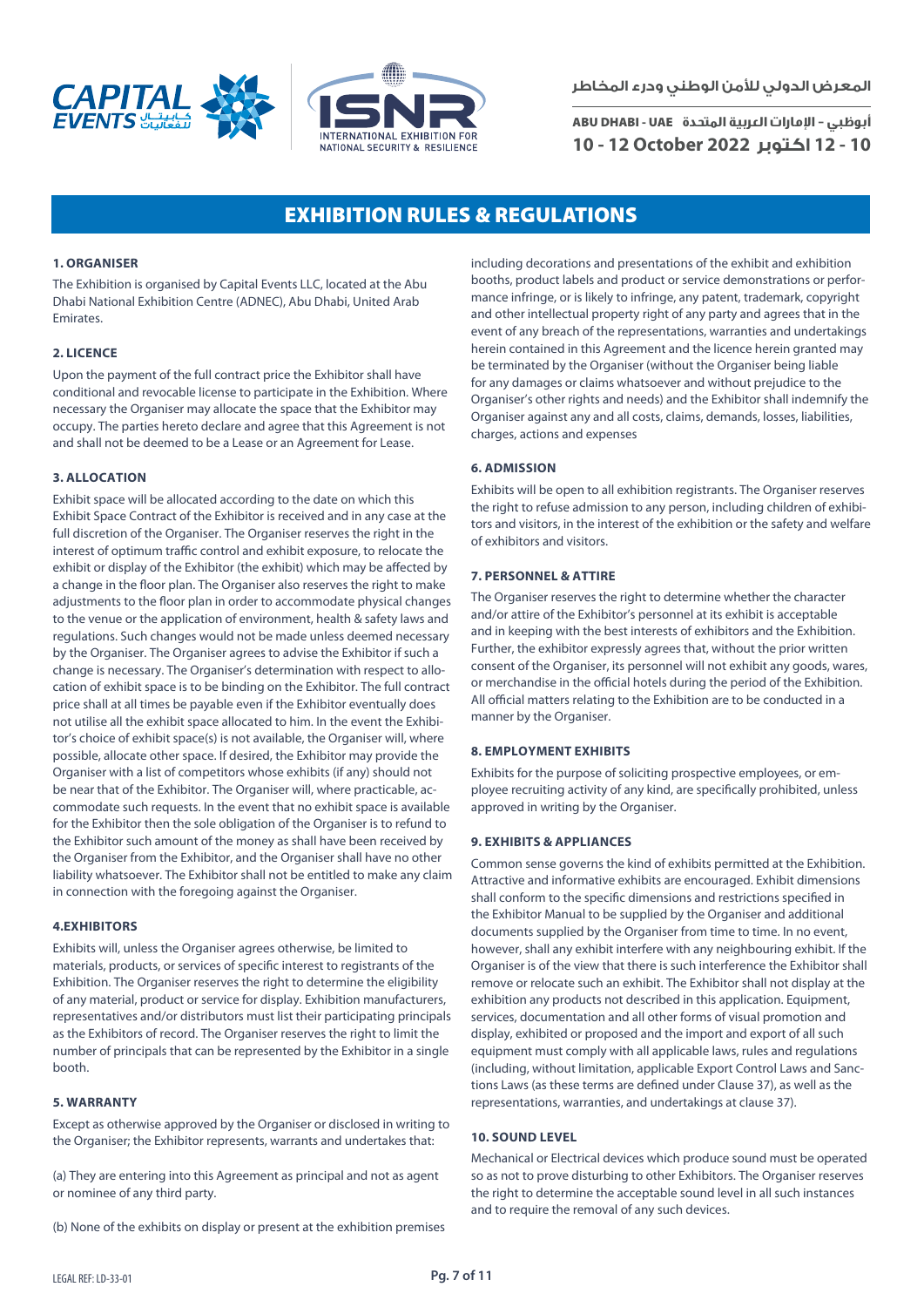#### **11. STAND FITTING SERVICE**

The Organiser will appoint an Official Stand Fitting Contractor to provide stand fitting services for the Exhibition. For exhibits under the Shell Scheme, stand fitting works can be carried out by the Official Stand Fitting Contractor. For exhibits other than those under the Shell Scheme, stand fitting works can only be carried out by the Official Stand Fitting Contractor or by a Contractor appointed by the Exhibitor provided that such a contractor shall have been approved by the Organiser and shall have provided the Organiser with a security deposit (or a banker's guarantee in lieu thereof ) in an amount acceptable to the Organiser. The Exhibitor shall bear the cost of all such stand fitting works whether relating to the Shell Scheme or otherwise.

#### **12. ELECTRICAL WORKS & ELECTRICAL SUPPLY**

Lighting, lighting mains, power plugs, power mains and motors are available as provided in the Exhibitor Manual. Where the Exhibitor requires any electrical work in connection with its exhibit, such work shall only be carried out by the Official Electrical Contractor appointed by the Organiser. The Exhibitors shall bear the cost of all such electrical work.

#### **13. PHOTOGRAPHY**

All photographic rights for the exhibition are reserved by the Organiser. Photography during the exhibition shall only be carried out by the Official Photographers appointed by the Organiser at charges set out in the Exhibitor Manual. Exhibitors wishing to make their own arrangements for photographing their exhibits must obtain the permission of the Organiser whose permission shall not be unreasonably withheld.

#### **14. EXHIBIT CLEANING**

The Exhibitors must make arrangements for its exhibits to be kept presentable, clean and free from accumulated rubbish to the satisfaction of the Organiser. All material for disposal as waste must be deposited in the areas designated by the Organiser.

#### **15. ADVERTISING MATTER**

The Exhibitor may distribute, only within the confines of its stand, hand bills or other printed advertising matter with respect to its exhibit. The Organiser reserves the right to prohibit the distribution of any advertising material for any reason whatsoever.

#### **16. CANCELLATION FOR CONVENIENCE**

The Exhibitor has the right to terminate this Agreement for convenience at any time on written notice to the Organiser. If the Exhibitor terminates this Agreement under this clause on or before 30 July 2022, the Exhibitor shall be liable to pay the Organiser 75% of the total area cost booked under this Agreement within 7 (seven) days of the date of its written notice to terminate. If the Exhibitor terminates this Agreement under this clause at any time after 1 August 2022, the Exhibitor shall be liable to pay the Organiser 100% of the total area cost booked under this Agreement within 7 (seven) days of the date of its written notice to terminate. Subject to the foregoing, the Exhibitor does not have any right to decrease the amount of space booked under this Agreement.

#### **17. ASSISTANCE**

As far as practicable the Organiser shall keep the Exhibitor informed about the Exhibition, providing such available promotional materials (as the Organiser considers necessary) for use by the Exhibitor and promote attendance at the Exhibition through such means of advertising, public relations or publicity as the Organiser considers appropriate. Application for official exhibitor badges for the Exhibitor's own employees and representatives in attendance at the Exhibition should be made to the Organiser

#### **18. PUBLIC SAFETY INSURANCE AND EXHIBITION LIABILITIES**

#### *(a) Security:*

Exhibitors and their representatives should be present at their stands at

all times during the opening hours of the Exhibition in order to receive visitors. They may not close their stand before the official appointed time of closing.

#### *(b) Fire:*

All inflammable materials (such as empty boxes and other wrappings) should be immediately removed from the exhibition premises.

#### *(c) Inflammable Materials:*

The use of inflammable materials for the decoration of the stand is prohibited unless such decorations have been treated with fire-retarding substance. All heating appliances should be mounted on fire-proof stands.

#### *(d) Insurance & Exhibition Liabilities:*

(i) The Organiser shall insure the Exhibition Hall, and any other adjoining constructions against fire risk, and shall insure third party (visitors to the Exhibition) against accidents that may occur during the hours that the Exhibition is officially open to visitors.

(ii) The Exhibitor is solely responsible for damage which may occur to his exhibits, equipment, decorations, his stock or his stand or any other of his possessions due to fire, theft, deterioration, loss or damage, by water or damage suffered during any fire-fighting operations.

(iii) The Exhibitor is responsible for all accidents that may occur to staff (including the Organiser's personnel), technicians, employees or exhibitors on duty on his own or neighbouring stands, together with any visitors on his stand or neighbouring stands, due to the use by him or anyone else delegated by him of machines, motors or other appliances or electric power.

(iv) The Exhibitor is responsible for all other damages, injuries or accidents other than those already mentioned or those that he himself may foresee, and any other damage which may result from his participation in the Exhibition, whether directly through his own fault or through the fault of a third party under the Exhibitor's instructions, and effecting the possessions, furniture or building belonging to either, the Organiser or to another party.

(v) The Organiser disclaims all responsibilities for risks as mentioned in the paragraphs above and the Exhibitor shall not be entitled to make a claim, whatever the factors causing such risks.

(vi) Exhibitors will have to obtain third party liability insurance from a local insurance company of good standing. This compulsory insurance will have to cover accidents suffered possibly by third parties in the buildings or on the grounds of the exhibition premises and that involves the liability of the Exhibitor or any of the employees.

(vii) Exhibitors will have to take out with an insurance company of good standing, an 'all risks' insurance policy covering the stand equipment and the articles exhibited by them if this equipment or these articles are their property or not.

(viii) Each Exhibitor is reminded that he is responsible for effecting insurance cover for expenses incurred due to abandonment or postponement of the Exhibition for any reason.

(ix) The insurance policies mentioned above will have to include insurer's renunciation of any recourse against the parties below, in the event of damages, or accidents:

- Capital Events LLC
- ADNEC
- UAE MOI
- DMT Abu Dhabi

- Executives, representatives, directors and employees of all these persons or organisations.

(x) The period of liability of the Exhibitor shall be deemed to run from the time the Exhibitor or any of his servants, agents or contractors first enters the exhibition site and to continue until all his exhibits and properties have been removed.

(xi) The Exhibitor shall insure, indemnify and hold the Organiser harmless in respect of all cost, claims, demands and expenses to which the Organiser may in any way be subject as a result of any loss or injury arising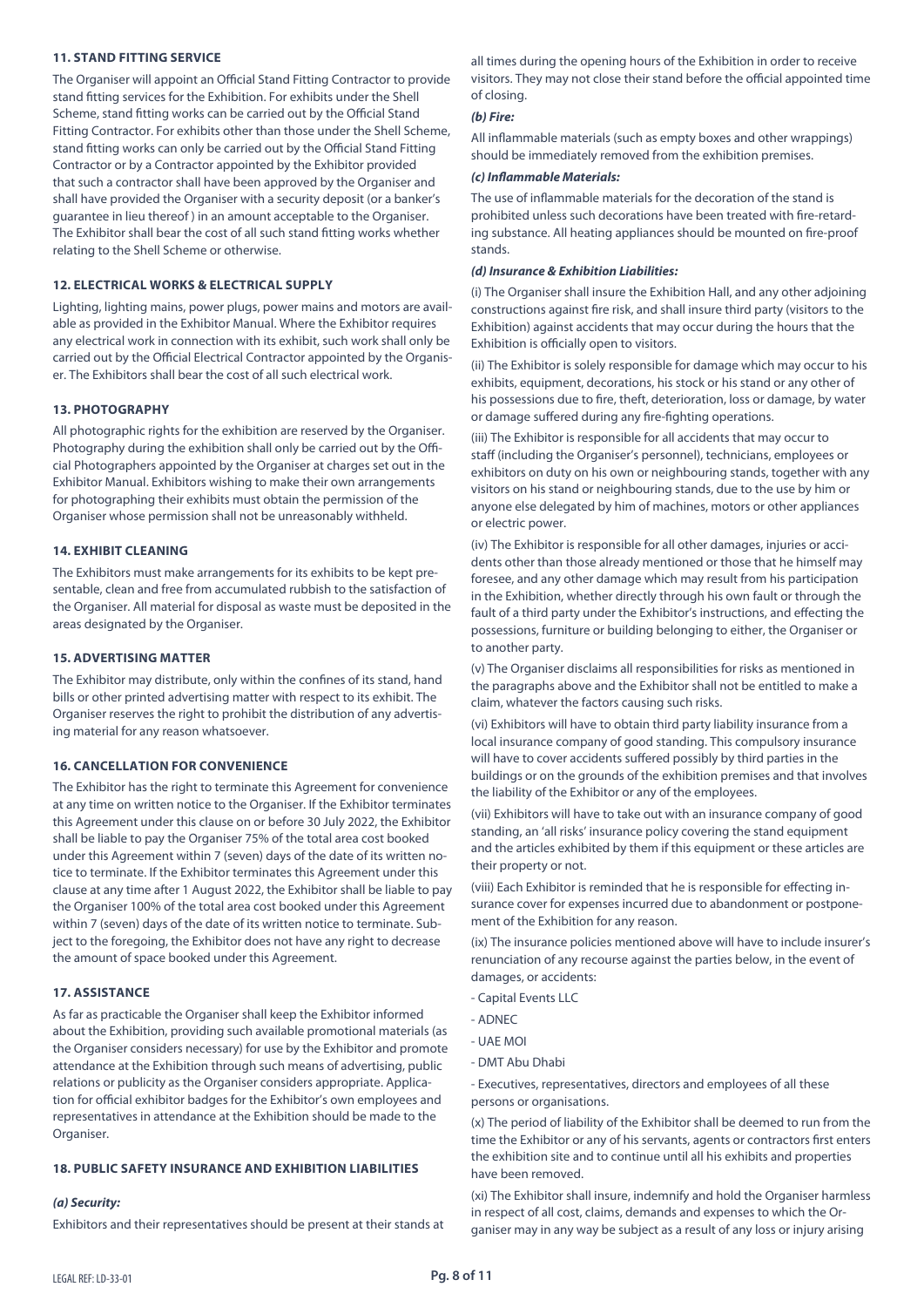to any person (including members of the delegations, visitors, public, Organiser's staff, agents or contractors) howsoever caused as a result of any act or default of the Exhibitor, his servants, agents, contractors or invitees. If the Organiser finds it necessary, the Exhibitor shall provide proof that he has adequate insurance cover. The Organiser shall not in any event be held responsible for any restriction or condition which prevents the construction, erection, completion, alteration or dismantling of stands, or for the entry, sitting, removal of exhibits, or for the failure of any service amenities provided by the hall landlord, for the cancellation of part-time opening of Exhibition either as a whole or in part, or for amendments or alterations to all or any of the Rules and Regulations caused by circumstances not under their control.

#### **19. WAIVER OF SUBROGATION**

The Exhibitor shall procure the company or companies which issued the insurance policy referred to in the preceding paragraph to waive their right of subrogation against the Government of the UAE, the Organiser, their respective officers, directors, employees and agents. The Exhibitor shall provide the Organiser with evidence of such waiver.

#### **20. SAFETY, FIRE, HEALTH AND OTHER LAWS**

All fire, safety, health and other laws, rules and regulations imposed by local authorities and agencies or the lessor of the premises where the Exhibition is held must be strictly observed by the Exhibitor. Aisles and fire exits shall not be blocked by exhibits. Decoration of the exhibits shall only be carried out in such manner approved by the Organiser. No storage behind exhibits is provided or permitted.

#### **21. PROHIBITED EXHIBITS**

Unless approved in writing by the Organiser, strictly no live military equipment, including but not limited to such items as munitions, aircraft armament, small arms ammunition and explosives, weapon systems tactical missiles, rockets, etc., shall be brought onto the Exhibition premises. Other kinds of exhibits may be prohibited by the Organiser in its sole discretion. The details of such prohibited exhibits are contained in the Exhibitor Manual. The Exhibitor is solely responsible for ensuring that all governmental and other regulatory approval required for the exhibits and its participation in the Exhibition shall have been obtained prior to the date of the Exhibition, including, without limitation, in accordance with clause 37(d) of this Agreement. No alcoholic drinks, smoking, illegal drugs or pornographic material may be used, sold or displayed.

#### **22. LOSSES**

The Organiser does not take any responsibility for damage to the Exhibitor's property, or lost shipments either coming in or going out, nor for moving costs. Damage to inadequately packed property is the Exhibitor's own responsibility. If an exhibit fails to arrive, the Exhibitor is nevertheless responsible for the full contract price payable under this Agreement. The Exhibitor is advised to insure against these risks.

#### **23. TERMINATION**

Without limiting the rights or remedies of the Organiser under applicable law or other provisions of this Agreement, the Organiser may terminate or suspend this Agreement without liability to Exhibitor immediately on giving notice to the Exhibitor if:

(i) the Exhibitor is in breach of this Agreement; or:

(ii) the Exhibitor suspends, or threatens to suspend, payment of its debts, is unable to pay its debts as they fall due or admits inability to pay its debts. Failure by the Exhibitor to pay any payment due to the Organiser under this Agreement by the due date for payment shall constitute a breach of this Agreement. If the Organiser terminates this Agreement in accordance with its terms on or before 30 July 2022, the Exhibitor shall be liable to pay the Organiser as a penalty 75% of the total area cost booked under this Agreement within 7 (seven) days of the date of its written notice to terminate. If the Exhibitor terminates this Agreement under this clause at any time after 1 August 2022, the Exhibitor shall

be liable to pay the Organiser as a penalty 100% of the total area cost booked under this Agreement within 7 (seven) days of the date of its written notice to terminate.

#### **24. RIGHT TO REJECT OR EJECT**

The Exhibitor agrees that its exhibits shall be admitted and shall remain from day to day solely in strict compliance with the Rules and Regulations herein contained and as may be published or communicated by the Organiser from time to time. The Organiser reserves the absolute right to reject, eject or prohibit any Exhibit in whole or in part, or any Exhibitor or its representatives with or without giving cause. If cause is not given, the maximum liability of the Organiser (if any) shall not exceed the return to the Exhibitor of the pro rata amount of the contract price paid by the Exhibitor based on the number of days of the Exhibition remaining at the time of ejection. If an exhibit or Exhibitor is ejected for violation of any provisions of this Agreement or for any other stated reason, no refund of all or any portion of the contract price shall be made.

#### **25. RIGHT OF POSSESSION**

During the term of this Agreement and so long as any property of the Exhibitor, including but not limited to the exhibit and any goods, wares and merchandise related thereto is on the Exhibition premises, the Exhibitor hereby grants to the Organiser the right for purposes of ensuring the due performance by the Exhibitor of its obligations under this Agreement to possession of all such property. Such right to possession shall be superior to that of any person. In the event of any breach of any provisions of this Agreement all such property shall be deemed to be pledged to the Organiser as security for the performance by the Exhibitors of its obligations under this Agreement and the Organiser may remove, sell or otherwise dispose of all of the same upon such terms and conditions as it deems fit. In the event that for any reason whatsoever such property is not removed by the Exhibitor from the Exhibition premises within six days after the close of the Exhibition, and in accordance with the timetable specified in the Exhibitor Manual, then the Organiser shall be at liberty to remove, sell or otherwise dispose of such property, and the net proceeds whereof will be credited to the account of the Exhibitor. The Exhibitor shall indemnify the Organiser against all costs and expenses incurred in connection with such removal, sale or disposal and any claim by a third party to any such property so sold or disposed of as aforesaid in which such third party has or claims an interest.

#### **26. SUB-LICENSING**

This licence to participate in the Exhibition is personal to the Exhibitor, is non-transferable and no licensing or sub-licensing may be granted by the Exhibitor to any other party. The Exhibitor shall not assign or sublet the exhibit space that may be allocated to it pursuant to this Agreement, or any part thereof, or permit anything not specified in this Agreement to be exhibited in the allocated Exhibit space. Any attempted assignment, subletting or licence in violation of the terms of this clause shall be null and void. Except with the prior written consent of the Organiser, the Exhibitor shall not exhibit, offer for sale, give as a premium or advertise articles not manufactured or sold in its own name, except and to the extent that such articles are required for the proper demonstration or operation of the Exhibitor's display, in which case identification of such articles shall be limited to the regular nameplate, imprint or other identification which in standard practice normally appears on them. The Exhibitor shall not permit in its exhibit representatives of companies other than the Exhibitor, except with the prior written consent of the Organiser. The decision of the Organiser shall in all instances be final with regard to whether any proposed use of Exhibitor's exhibit space is permitted under this Agreement.

#### **27. ORGANISER RIGHT TO ASSIGN AND NOVATE**

The Organiser may assign and/or novate this Agreement to any acquirer of all or a material part of the Organiser's rights in the exhibition or to any entity controlled by, that controls, or is under common control with the Organiser and Exhibitor hereby agrees to all such assignments and/ or novations.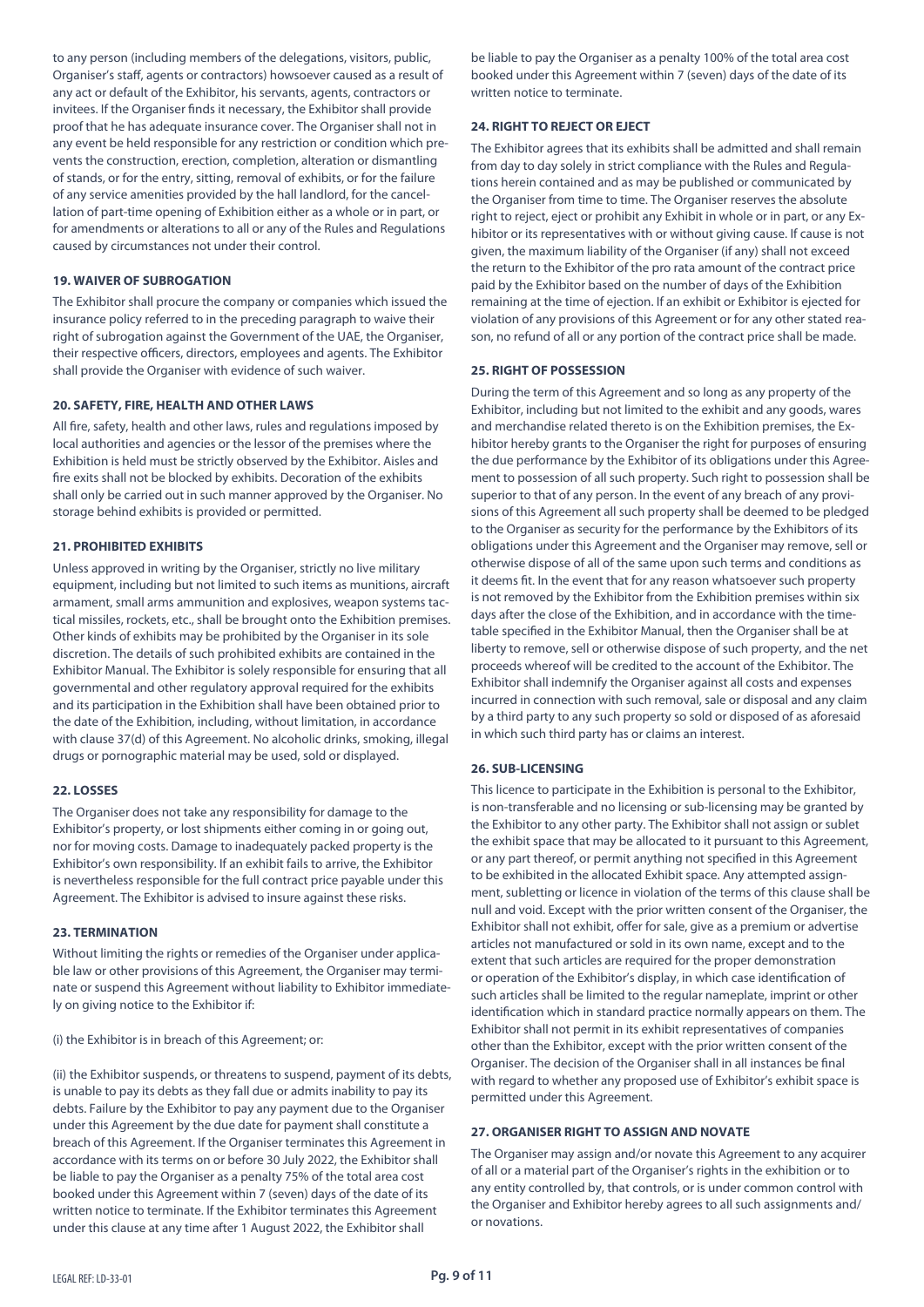#### **28. LIABILITY LIMITATION**

The Organiser does not warrant any particular outcome in respect of the exercise or enjoyment of the rights granted under this Agreement and all warranties not expressly set out in this Agreement for the benefit of the Exhibitor are hereby excluded to the maximum extent permitted by law. In no circumstances shall the Organiser be liable for:

(i) any indirect or consequential loss or damage; and/or:

(ii) any financial loss or damage (including loss of revenue or profits). Without prejudice to the above provisions of this clause, the Organiser's maximum aggregate liability in contract, tort, negligence or otherwise howsoever arising in respect of this Agreement shall be limited to a sum equal to the amount of money actually paid to the Organiser by the Exhibitor pursuant to this Agreement. The persons appointed by the Organiser to undertake any official tasks including but not limited to the Official Stand Fitting Contractor and the Official Electrical Contractor are independent contractors and not agents of the Organiser.

#### **29. NUISANCE**

The Exhibitor shall not do or permit or suffer to be done anything in or upon the Exhibition premises or any part thereof which may be or become a nuisance or annoyance or cause damage or inconvenience to the Organiser or other Exhibitors or any local regulatory authority or agency or the lessor of the Exhibition premises.

#### **30. REVOCATION**

In the event of any breach or non-observance of any of the provisions of this Agreement by the Exhibitor, the Organiser shall be entitled to revoke the licence granted and thereupon the Exhibitor shall immediately leave the Exhibition premises and remove all his Exhibits.

#### **31. VALUE ADDED TAX**

All sums payable to the Organiser under this Agreement are exclusive of VAT and the Exhibitor shall in addition pay to the Organiser any amount equal to any VAT chargeable on those sums on delivery of a VAT invoice. For the purposes of this Agreement "VAT" means value added tax or equivalent tax chargeable in the United Arab Emirates from time to time.

#### **32. EXHIBITOR MANUAL AND FLOOR PLAN**

Further rules and regulations pertaining to the Exhibition can be found in the Exhibitor Manual and other documents supplied by the Organiser from time to time, and on the Exhibit Floor Plan. Such rules and regulations shall, unless waived by the Organiser, be deemed to form part of this Agreement, and shall be binding on the Exhibitor. The Organiser may from time to time be entitled to change the exhibit floor plan.

#### **33. NOTICES**

Any notice or document requiring to be served on either of the parties in relation to the provisions of this Agreement may be served at the respective addresses of the parties specified on the participation contract. Any such notice shall be delivered by hand or fax or sent by registered post, postage prepaid, and if sent by hand shall be deemed to have been received on the date of receipt, or if sent by fax shall be deemed to have been received on the date of transmission with confirmed answer back, or if sent by registered post shall be deemed to have been received seven days after the date of posting.

#### **34. FORCE MAJEURE**

(a) In the event that the premises in which the Exhibition is or is to be conducted shall become, in the sole discretion of the Organiser, unfit for occupancy, or in the event the holding of the Exhibition or the performance of the Organiser of any of the provisions of this Agreement substantially or materially interfering with, by virtue of any cause or causes not within the control of the Organiser, this Agreement and/ or the Exhibition (or any part thereof), may forthwith be terminated or cancelled by the Organiser, without the Organiser being liable in damages or otherwise to the Exhibitor. The Organiser shall also not be

responsible for delays, damage, loss, increased costs, or other unfavourable conditions arising by virtue of cause or causes not within the control of the Organiser.

 (b) If either Organiser terminates this Agreement and/or the Exhibition (or any part thereof) as aforesaid in this clause 34, then the Organiser shall not be liable to the Exhibitor other than for a prorated refund of the contract price paid by the Exhibitor on the basis of the number of exhibit days remaining. For purposes, hereof, the phrase 'cause or causes not within the control of the Organiser' shall include, but not be limited to fire, casualty, flood, epidemic, earthquake, explosion or accident, blockade, embargo, inclement weather, governmental restraints, restraints or orders of civil defence of military authorities, act of public enemy, riot or civil disturbance, strike, lockout, boycott or other labour dispute or disturbance, inability to secure sufficient labour, technical or other personnel, absence of premises required for the Exhibition, failure, impairment or lack of adequate transportation facilities, inability to obtain or condemnation, requisition or commandeering of necessary supplies or equipment, local state or other law, ordinance, rule, order, decree or regulation, whether legislative, executive or judicial, and whether constitutional or unconstitutional or Act of God. The termination of this Agreement for any reason is without prejudice to any rights or obligations which have already accrued before the date of termination and will not affect the coming into force or the continuation in force of any of its provisions which expressly or by implication are intended to come into force or to continue in force on or after termination.

#### **35. GOVERNING LAW AND DISPUTE RESOLUTION**

(a) This Agreement shall be governed by the laws of the UAE as applied in the Emirate of Abu Dhabi.

(b) The Parties hereby agree to submit to the exclusive jurisdiction of the courts of the Emirate of Abu Dhabi, UAE in relation to any matter or dispute arising out of or in connection with this Agreement (including any question regarding its existence, validity or termination).

#### **36. GENERAL TERMS**

(a) If any sum payable by the Exhibitor to the Organiser under or in connection with this Agreement is not paid in cleared funds by the due date (whether or not demanded or invoiced), ADNEC shall be entitled at any time or times to charge the Exhibitor interest on the overdue amount, from the due date up to the date of actual payment in cleared funds, after as well as before judgment or termination of this Agreement, at the rate of twelve (12) per cent per annum.

(b) This Agreement when executed constitutes legal, valid, and binding obligations enforceable in accordance with the terms of this Agreement. (c) The representative of the Exhibitor who signs this Agreement on behalf of the Exhibitor is fully authorized by the Exhibitor to do so.

(d) No remedy conferred by any provision of this Agreement is intended to be exclusive of any other remedy and each and every remedy shall be cumulative and shall be in addition to every other remedy given under this Agreement or existing at law by statute or otherwise.

#### **37. TRADE COMPLIANCE**

(a) The terms below shall have the following meanings under this clause 37:

(i) "Export Control Laws" means U.S. export control laws and regulations, including the Export Administration Regulations ("EAR"), 15 C.F.R. parts 730-774, the International Traffic in Arms Regulations ("ITAR"), 22 C.F.R. parts 120-130, and any other applicable equivalent or comparable export control laws and regulations of other countries;

(ii) "Restrictively Controlled Items" means any hardware, materials, software, or technology for which the direct or indirect export, reexport, transfer, disclosure, release or provision in connection with the Exhibition requires a license, permit, or other authorization under Export Control Laws.

(iii) "Sanctionable Activity" means any condition or activity specifically